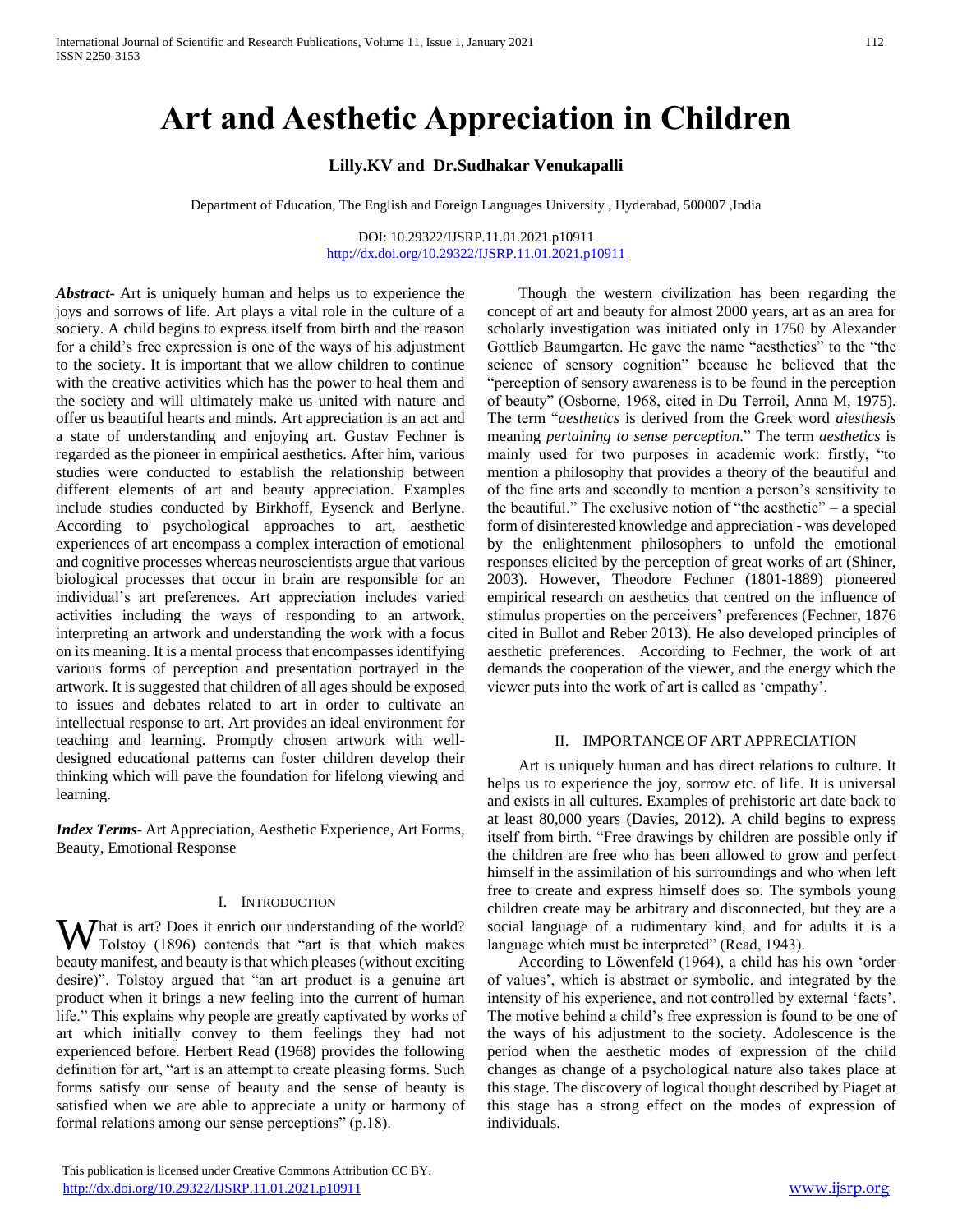The arts play a vital role in the culture of a society, and an education without arts leads to an impoverished society (Hetland and Winner, 2010). Read (1943) argues that the art of children generally shows a decline after age 11 because it is pushed out of the mind by the so-called logical activities, subjects and even literature as it is taught in schools. It is important that we allow children to continue with the creative activities which has the power to heal them and the society and will ultimately make us united with nature and offer us beautiful hearts and minds.

 According to Shklovsky (1988), the goal of art is to impart the sensation of things as they are perceived and not as they are known. Though perception of beauty is interesting per se, art appreciation goes beyond the concept of beauty (Bundgaard, 2014). Thomas Munroe (1941 cited in Seabolt 2001) defines appreciation of art as an act and a state of understanding and enjoying art. Art appreciation is both affective and cognitive and engages emotions and feelings about art (Osborne, 1970). Art appreciation signifies comprehensive aesthetic experiences like the appreciation, understanding, and judgement of art (Wang and Ishizaki ,2002).

 Herbert Read (1968) argues that we face problem in appreciating an art because of the notion that 'all art is beautiful', and 'all that is beautiful is art', and 'what is not beautiful is not art'. He further contends that a sensible person would either like an art at first sight or not all. He argues that an artwork moves us and appreciating an artwork is an emotional process.

## III. BASES FOR ART/AESTHETIC APPRECIATION

 We live in a world where we are bombarded constantly with images and visuals of every kind and "every viewer has a certain aesthetic response to virtually everything they perceive" (Reber, 2012). Gustav Fechner (1876), "one of the founders of modern scientific psychology" is regarded as the pioneer in empirical aesthetics. Fechner pioneered the study of aesthetic responses of museum visitors to artworks (cited in Leder et al., 2013). After Fechner, various studies were conducted to establish the relationship between different elements of art such as order, complexity and the like and beauty appreciation. Birkhoff (1932) used polygons in his studies and argued that appreciation of polygons would increase with order and decrease with complexity. Eysenck (1941) used geometrical figures to study beauty ratings and found that various features of objects related to complexity and order help in predicting the beauty ratings. Eysenck (1942) suggested that both order and complexity positively impact the appreciation of beauty (cited in Nadal, M. et. al., 2010).

 Experimental aesthetics investigates the importance of art in human society and its presence in all cultures. Most researchers agree that art provides pleasing, hedonic experiences (Berlyne, 1974; Dissanayake, 2007). Different studies are done to understand why art produces a pleasing experience and generate positive emotions. Some of the studies include: art is experienced as a "pleasurable states of arousal" (Berlyne, 1974); "art induce pleasure through interest and finding meaning" (Cupchik & Gebotys, 1988, 1990; Leder et al., 2004; Jakesch & Leder, 2009) and various kinds of "fluency and ease of processing" (Cupchik et al, 2009; Leder, 2003; Reber et al, 2004).

 Psychological approaches to art suggest that aesthetic experiences of art encompass a complex interaction of "cognitive

 This publication is licensed under Creative Commons Attribution CC BY. <http://dx.doi.org/10.29322/IJSRP.11.01.2021.p10911> [www.ijsrp.org](http://ijsrp.org/)

and emotional processes" (Cupchik et al., 2009; Leder et al., 2004; Vartanian & Nadal, 2007). Leder et al. (2013) argues that art can provide fascinating and emotional experiences depending on content and style. Further, they found that those with higher art expertise can have more intense aesthetic experiences.

 In psychology, research on children's aesthetic responses included aesthetic preference and aesthetic sensitivity (Child, 1964 cited in Wang and Ishizaki, 2002) and the use of visual aesthetic sensitivity test (Chan et. al., 1980 cited in Wang and Ishizaki, 2002). Gardner (1981) used the term aesthetic perception which focuses on skills and abilities in describing structural characteristics in artwork (cited in Wang and Ishizaki, 2002). According to Parsons (1987) understanding art help one recomposes meaning and provide interpretations with social and public connotations. He suggested that children enter the art world by restructuring their understanding of art.

 Neuroscientists claim that various biological processes that occur in the brain determine a person's art preferences. Different neuroimaging studies identified brain activity associated with preferences of beauty of visual stimuli. It is argued that amygdala contributes in the affective processes that determines aesthetic preference. There exists a complex relation between cognitive and neural processes associated with "aesthetic appreciation" (Cela-Conde et al. 2011). Kawabata & Zeki (2004) conducted a study on participant's brain activity using fMRI while rating the beauty of stimuli. It was observed that "for beautiful stimuli there exists a greater activity in the orbitofrontal cortex whereas for stimuli characterised as ugly, a higher activity in the motor cortex was experienced." Vartanian and Goel (2004) also used fMRI to study preference ratings and noted a "decrease in activity in the right caudate nucleus when preference ratings decreased and an increased activity in the left anterior cingulate gyrus and occipital gyri when preference ratings are high." In order to study brain activity during aesthetic preference task, Cela-Conde et. al. (2004) used magnetoencephalography (MEG) and noted an "increased activity in the left dorsolateral prefrontal cortex when participants judged the stimuli as beautiful."

 However, Brown and Dissanayake (2009) argued that though "aesthetic emotions are essentially an integral component of the arts", neuroaesthetics cannot in principle deal with arts because aesthetic emotions are not a requisite factor that characterises art. Therefore, a limited attention on aesthetic responses may divert the bigger dimension of what the arts are about.

 Historians and philosophers argue that a viewer's knowledge about the artist's intentions when the work was created influence how he/she experiences a work of art. Bullot and Reber (2013) contends that a painting that is challenging but likely to interpret is found to be more meaningful than a painting that seems simple where a viewer understands immediately.

 Researchers have recognised varied visual features such as symmetry, colour, contrast, clarity, prototypicality and complexity that affect preferences for art (Berlyne, 1971; Mc Manus et al., 1981; Schloss and Palmer, 2011). Berlyne (1971) proposed an inverted U-function, which states that "a viewer is likely to prefer artworks with higher visual complexity up to a certain level, at which point shows a decline in appreciation". Research also suggests that preferences for specific type of art depends on experience (Reber et al., 2004) and expertise (Winston and Cupchik, 1992; Silvia, 2006). Reber et al. (2004) argued that "if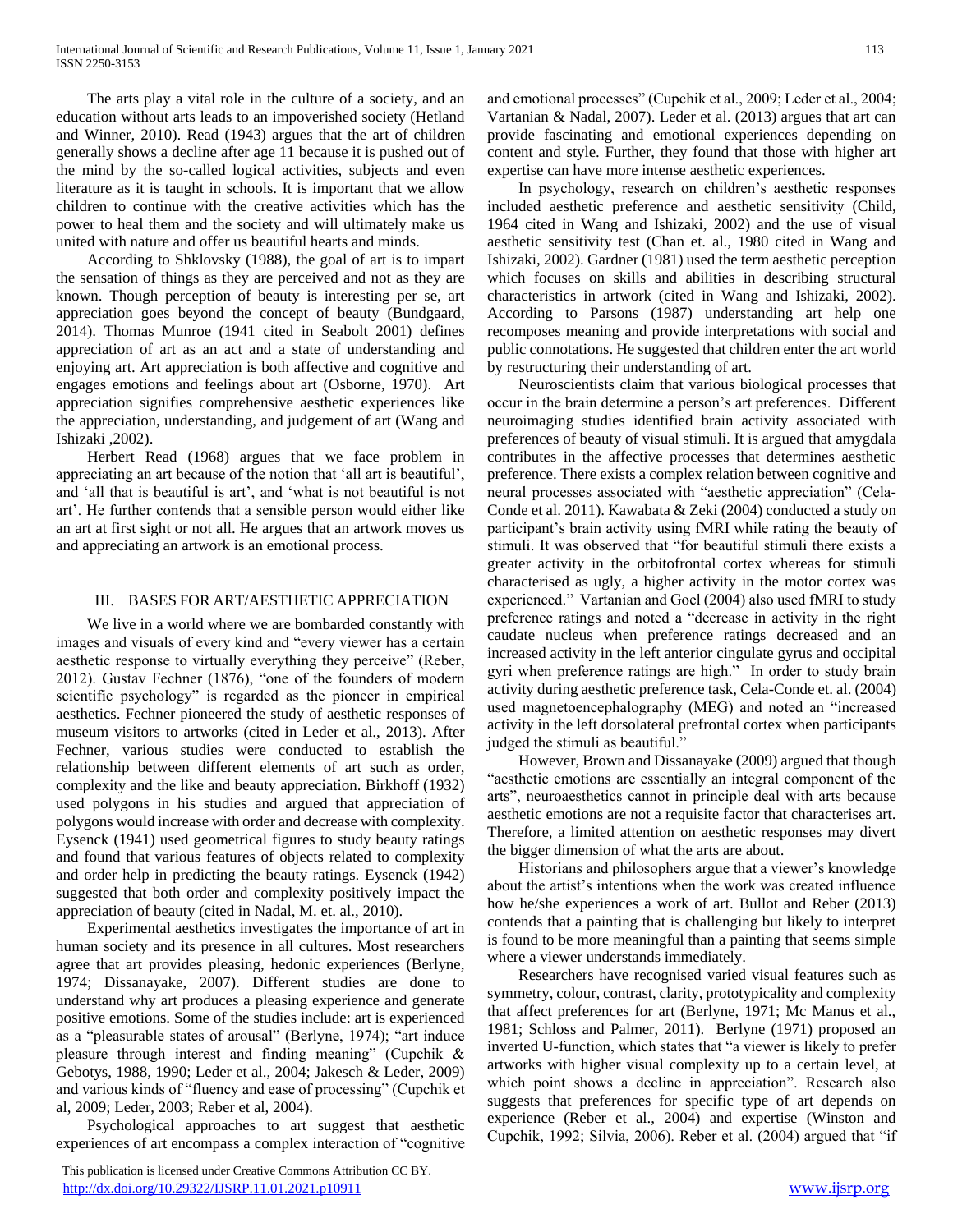an artwork is fluently processed, it enhances aesthetic appreciation depending on the viewer's perceptual experience." According to Winston and Cupchik (1992) and Silvia (2006), an increased aesthetic appreciation is reported when there is "deeper processing of an artwork based on beholder's expertise with an artwork." However, some individual differences in aesthetic preferences suggest that "beauty lies in the eye of the beholder."

 Brieber et al. (2014) found that the time people spend on viewing artworks in a museum ranges between 11 and 38.8 seconds and thereafter attention is turned to another piece of artwork. However, viewing time of artworks in museums cannot be explained by aesthetic enjoyment. Sherman A et al. (2015) argued that when viewers discover varied relationships among patterns within the artwork, it helps viewers to enjoy artworks. A highly complex artwork contains more relatable patterns and therefore it is believed that art appreciation of an individual depends on the visual complexity of the artwork in compatibility with the visual working memory capacity of the individual. He further contends that visual object working memory (VOWM) is related to appreciation of visual complexity pertaining to artworks. And there may be a positive correlation between higher VOWM and appreciation of highly complex artworks.

 Traditionally, art appreciation focused on the intrinsic values of art and centred on appreciation of artistic elements. It includes "composition, form, colour, light and space." According to the post-modern literary theory, "the way we perceive and represent the world is subjective and depends on personal, social and cultural factors which leads to the evolution of our visual field." As a visual language art itself acts as a sign of interpretation. Therefore, interpretation of art cannot be considered as generic, as it is contained within various discourses.

 Art appreciation includes varied activities including the ways of responding to an artwork, interpreting an artwork and understanding the artwork that aims at its meaning. It is a mental process that encompasses identifying various forms of perception and presentation portrayed in the artwork. Art appreciation exposes viewers to a variety of disciplines. It includes "aesthetics, anthropology, history, cultural and social studies and science". Law (2010) argues that all students should be exposed to issues and debates related to art in order to cultivate an intellectual response to art. Moxey (1996) argued that "visual appreciation, how a work of art is presented, represented and perceived" should also be incorporated into art appreciation.

 Art viewing and appreciation are active and constructive. Lachapelle et al. (2003) contended that art appreciation is a selfguided, active learning experience in which new knowledge is constructed based on an encounter with an art object and other related sources of information. Art appreciation is considered as a form of experiential learning.

 There are considerable individual differences in art appreciation. Research suggests that people who enjoys complex music are likely to be creative and value aesthetic experiences broadly (Rentfrow and Gosling, 2003) and "intelligent and creative individuals possess higher working memory" (De Dreu, Nijstad Baas Wolsink, and Roskes, 2012; Luck and Vogel, 2013). Therefore, working memory contributes to creativity intelligence which in turn causes preferences for higher image complexity. Jakesch & Leder (2009) argued that moderate levels of ambiguity are appreciated while processing artworks.

 This publication is licensed under Creative Commons Attribution CC BY. <http://dx.doi.org/10.29322/IJSRP.11.01.2021.p10911> [www.ijsrp.org](http://ijsrp.org/)

 Silvia (2005, 2006) argued that "art appreciation may depend on a relation between the viewer's cognitive and emotional goals and the semantic content of the artwork." Vision is a socio-cultural construction. Visual experiences are generally contextual and are determined by "social and cultural factors." Artists live in the society and are bound by time and therefore art appreciation is a study of cultures and times. According to Leder, Carbon and Ripas (2006) art appreciation depend on higher order cognitive processes such as finding meaning and comprehending the artwork. Studies were done to investigate the cognitive processes involved in art appreciation. Millis (2001 cited in Jakesch & Leder, 2009) argued that when elaborative titles were presented with representational paintings, there was an increase in aesthetic judgement ratings. Belke et al. (2006) in their study found an increase in aesthetic appreciation when style information was presented with art works.

# IV. DIFFERENT APPROACHES TO ART APPRECIATION

 Since the time of Berlyne's studies in art appreciation (1970, 71), it was noted that various psychological processes play an active role in aesthetic appreciation. Appreciation of beauty is determined by different psychological processes like pleasure, expectation, surprise, recognition and interest (Cela – Conde et al. 2011). Scientists in empirical aesthetics and neuroaesthetics believe that the science of art rely on the study of the mind's intricacies whereas psychology and neuroscience is applied in the psychological approach to study art appreciation (Bullot and Reber, 2013). On the other hand, historical approach to art appreciation aims at the importance of historical contexts.

 Many contemporary theorists regard art appreciation and aesthetic experience as entirely different (Berlyne, 1971; Danto, 1974; S. Davies, 2006). On the contrary, neuroaestheticians believe that art "obeys" the aesthetic "laws of the brain" (Zeki, 1999). Ramachandran (2001) argues that a viewer's aesthetic preferences and art appreciation are determined by deep neurobiological laws. Martindale (1990 cited in Bullot and Reber, 2013) suggested that viewer's knowledge of art historical contexts does not play a role in art appreciation whereas psychological or neuroscientific methods contribute to understand various art appreciation laws. On the other hand, Bullot and Reber (2013) argued that the science of art appreciation needs to explore the viewer's "historical knowledge and integrate historical inquiry and the psychology of art."

 Contextualists defend two important processes in art appreciation. They are "contextual knowledge of artifacts and their context-specific functions". Few contextualists (Currie 2003; Dickie 2000; Gombrich 2000; Lopes 2002) argue against the recent psychological and neuroaesthetic theories on art appreciation because it does not take into consideration "the contextual nature of art and the viewers' sensitivity to arthistorical contexts."

 To overcome the difference between psychological and historical approaches in art appreciation, a psycho-historical framework was proposed by Bullot and Reber. According to Bullot and Reber (2013), art-historical contexts, actions and mental processes of artists produce causal information in each artwork. There are three distinct modes of art appreciation for processing of this information. It includes the "basic exposure of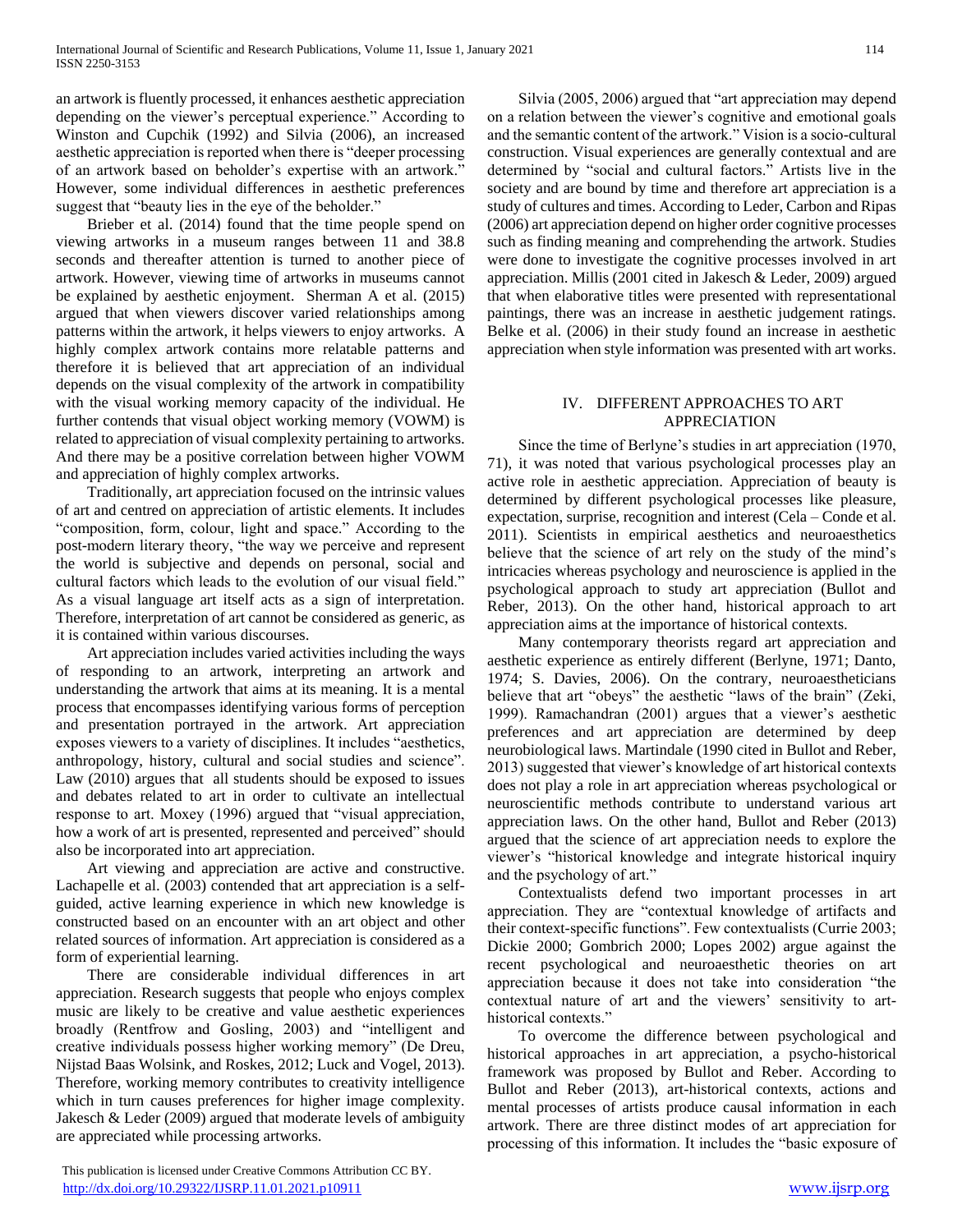art appreciators to the work of art, causal reasoning resulting from an 'artistic design stance' and the artistic understanding of the work based on knowledge of the art- historical context" (Bullot and Reber, 2013).

## V. THEORIES OF AESTHETIC APPRECIATION

 Over the years various psychologists and theorists have proposed a wide range of theories to explain art/aesthetic appreciation. The most effective theory of aesthetic appreciation is the theory of Einfuhlung, expressed by Theodore Lipps, one of the accomplished writers on aesthetics. The word 'Einfuhlung' means 'empathy'. Read (1968) contends that "when we contemplate a work of art, we project ourselves into the form of the work of art and our feelings are determined by what we find there, by the dimensions we occupy" (p.39).

 Zajong (1968) proposed a theory called "mere exposure effect" where he argued that the more frequent a viewer perceive an object or image, the more the viewers tend to like it. Daniel Berlyne (1971) developed a theory of psychobiological concept of aesthetic response where he contends that the degree of arousal while viewing an image leads to aesthetic pleasure. He proposed that there is an initial increase in aesthetic pleasure as a function of arousal which then decreases as the arousal reaches its peak, thus making an inverted U function of the underlying variable. Martindale and Moore (1998) proposed the 'Prototype' theory which suggests that individuals may favour prototypical examples of categories to non-prototypical objects.

 Several psychological studies have found that people's experience and knowledge of art results in significant differences in aesthetic appreciation (Barron and Welsh, 1952; Munsinger and Kessen, 1964; Winston and Cupchik, 1992). Further it was found that there are differences in the way art trained and naïve participants look into artworks. Art experts are engaged in a deeper visual exploration of overall composition while art naive participants focus on the constituent elements.

 *Fluency* theory proposed by Reber et al. (1998, 2004) suggest that people's preference of artworks depends on the "fluency with which the artworks are processed." Fluency theory predicts various factors that contribute to aesthetic effects. It includes viewers' preferences for "larger stimuli" (Silvera et al. 2002), "more symmetrical stimuli" (Jacobsen and Hoefel, 2002), and "highly contrastive displays" (Reber et al.1998). Fluency theory authenticates 'mere exposure effect': an artwork or image which is viewed more often will be easily and fluently processed which leads to increased preference. But it disagrees with Berlyne's proposal where "preference is regarded as a function of complexity."

Later Leder et al. (2004) introduced the 'informationprocessing model of art appreciation'. The model suggests five processing stages in an aesthetic processing experience: the first stage is perceptual analysis, "which responds to stimulus factors, such as complexity, symmetry, colour, contrast, and organization." The second stage corresponds to implicit memory integration which encompasses "integrating this perceptual information into related information stored in memory concerning familiarity, prototypes, and conventions." The third stage relates to explicit classification of the artwork which leads to explicit representations of either depictive content or explicit style

 This publication is licensed under Creative Commons Attribution CC BY. <http://dx.doi.org/10.29322/IJSRP.11.01.2021.p10911> [www.ijsrp.org](http://ijsrp.org/)

information of the image. This stage may be moderated by art expertise and art experience. The fourth stage is cognitive "mastering" of the style and content of the artwork. This may be achieved through interpreting the artwork using "one's knowledge about related art and with respect to the viewer's self" and the last stage in this information processing model is evaluation which includes the "artwork's cognitive aspects (e.g., understanding of meaning and ambiguity) and the cumulative effect of all the previous stages of processing on the viewer's affective state."

 Silvia (2005, 2006, 2012) proposed the 'appraisal' theory of aesthetic response. This theory focuses on the emotional components of aesthetic response. He argues that different kinds of emotions including "positive emotions (happiness, enjoyment, pleasure), knowledge emotions (surprise, interest, confusion), hostile emotions (anger, disgust, contempt), and self-conscious emotions (pride, shame, guilt, embarrassment)" are essential in understanding aesthetic responses to art.

# VI. IS ART APPRECIATION BENEFICIAL TO CHILDREN?

 Art provides an ideal environment for teaching and learning. It acts as an object of concrete attention where children observe and experience, prompting thoughts and feelings. As children engage more and more with artworks, there is still more to see thus making deeper and intense learning experiences. Promptly chosen artwork with well-designed educational patterns can foster children develop their thinking which will pave the foundation for lifelong viewing and learning (Stojilovic & Markovic, 2014).

 There are claims that arts activities improve children's "selfawareness, self-confidence and acceptance of others." Through arts education, children can improve their "tolerance and appreciation of diversity in people and ideas." Thus, arts claim its position as part and parcel of education of a child. Art helps human beings to probe the external world and to express their inner world. Even for young children, art is considered primarily as "a language of thought and a tool for expression." Research studies have shown that appropriate introduction of arts education in the school curriculum enhances students' "aesthetic development, socioemotional development, socio-cultural development, cognitive development and academic achievement" (Iwai, 2002). This does not mean that the only purpose of incorporating arts into the curriculum is instrumental (example, to improve mathematical skills or to enhance literacy learning).

 Art engages the student with an experience and helps children to construct their own opinions and get those opinions tested by their peers. "Children should be provided with opportunities for creation and appreciation of meaningful visual art forms so that children will better understand the world they live in" (Lin and Thomas, 2002). "It is suggested that formal education should introduce young children to the world of art from an early stage by focusing on constructing interactive, cumulative, progressive, and sequential visual art programs integrating theoretical (cultural and critical aspects) with art making activities" (Savva & Trimis, 2005).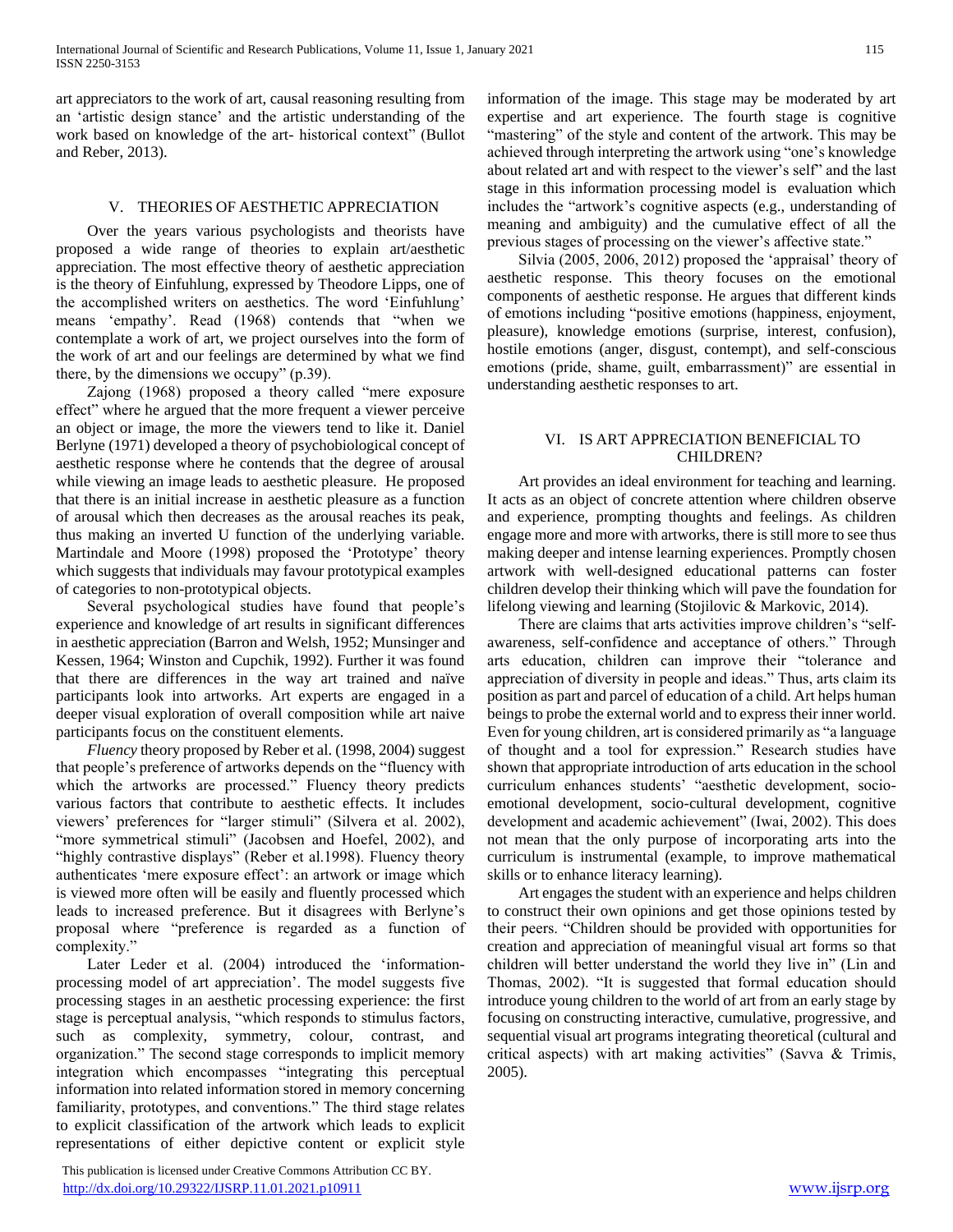#### VII. IMPLICATIONS OF ART APPRECIATION IN CLASSROOMS

 Providing learning experiences for children in classrooms is pivotal for optimal education. If we really intend to make education valuable to our students, it is imperative to provide positive aesthetic experiences to them in their classrooms. A learning experience involves the activity of meaning making. An experience itself does not teaches the children but rather the way the children undergoes through that experience and makes meaning helps in learning. Children need educative experiences which enhances their ability to learn. Through art and aesthetic experiences, a child's imagination can be broadened and can be made responsive to everyday situations. An individual's aesthetic development occurs through continuous art experiences. Learning through aesthetic experience involves aesthetic perception and it alters the way a child learns and will provide a positive impact on his/her future.

 It is important to understand how children view and appreciate art if we plan to evolve a curriculum incorporating "critical analysis of works of art". Direct contact with real objects is important in enhancing young children's thinking and engagement with works of art. The present school curriculum provides opportunities to children for art making though children rarely get chances for art viewing and engaging with original works of art. So, let us not be the last to incorporate art viewing, art making and reflecting on artworks in our classrooms.

#### **REFERENCES**

- [1] Barron, F., Welsh, G.S. (1952). Artistic perception as a possible factor in personality style: its measurement by a figure preference test.. In Cela-Conde, C. J. et. al. (2011). The neural foundations of aesthetic appreciation. Progress in Neurobiology, 94, 39–48. doi: 10.1016/j.pneurobio.2011.03.003
- [2] Belke, B., Leder, H., Augustin, M.D. (2006). Mastering style: Effects of explicit style-related information, art knowledge and affective state on appreciation of abstract paintings. Psychology Science; 48:115–134.
- [3] Benjamin, W. (1936/2008). The work of art in the age of its technological reproducibility. In Bullot, N.J. and Reber, R. (2013). The artful mind meets art history: Toward a psycho-historical framework for the science of art appreciation. Behavioral and Brain Sciences, 36, 123–180. doi:10.1017/S0140525X12000489
- [4] Berlyne, D.E. (1970). Novelty Complexity, and Hedonic Value. Perception and Psychophysics, Vol.8, 5, pp 279-286. Retrieved from https://link.springer.com/content/pdf/10.3758%2FBF03212593.pdf
- [5] Berlyne, D. E. (1971). Aesthetics and psychobiology. Retrieved from www.skidmore.edu/...Aesthetics.../Berlyne%20Aesthetics%20&%20Psycho bio.pdf
- [6] Berlyne, D. E. (1974). Studies in the new experimental aesthetics. In Leder, H., Ring A, Dressler S (2013). See Me, Feel Me! Aesthetic Evaluations of Art Portraits, Psychology of Aesthetics, Creativity, and the Arts, 1931- 3896/13/\$12.00 DOI: 10.1037/a0033311.
- [7] Birkhoff, G. D. (1932). Aesthetic measure. Retrieved from http://www.skidmore.edu/~flip/Site/Lab/Entries/2008/10/24\_Aesthetics\_file s/Birkhoff%20Aesthetic%20Measure.pdf
- [8] Bloom, P. (2010). How pleasure works: The new science of why we like what we like. In Bullot, N.J. and Reber, R. (2013). The artful mind meets art history: Toward a psycho-historical framework for the science of art appreciation. Behavioral and Brain Sciences, 36, 123–180. doi:10.1017/S0140525X12000489
- [9] Brieber, D., Nadal, M., Leder, H., Rosenberg, R. (2014). Art in Time and Space: Context Modulates the Relation between Art Experience and Viewing Time. PLoS ONE 9(6): e99019. doi: 10.1371/journal.pone.0099019

 This publication is licensed under Creative Commons Attribution CC BY. <http://dx.doi.org/10.29322/IJSRP.11.01.2021.p10911> [www.ijsrp.org](http://ijsrp.org/)

- [10] Brown, S., Dissanayake, E. (2009). The arts are more than aesthetics: neuroaesthetics as narrow aesthetics. Retrieved https://ellendissanayake.com/publications/pdf/Brown\_Dissanayake.pdf
- [11] Bullot, N.J. and Reber, R. (2013). The artful mind meets art history: Toward a psycho-historical framework for the science of art appreciation. Behavioral and Brain Sciences, 36, 123–180. doi:10.1017/S0140525X12000489
- [12] Bundgaard, P. (2014). Feeling, Meaning, and Intentionality: a critique of the neuroaesthetics of beauty. Phenomenology and the Cognitive Sciences, 1-21. 10.1007/s11097-014-9351-5
- [13] Cela-Conde, C. J. et.al. (2004). Activation of the prefrontal cortex in the human visual aesthetic perception, Proceedings of the National Academy of Sciences, USA 101, 6321–6325. Retrieved from https://www.ncbi.nlm.nih.gov/pmc/articles/PMC395967/pdf/1016321.pdf
- [14] Cela-Conde, C. J., Agnati, L., Huston, J. P., Mora, F., & Nadal, M. (2011). The neural foundations of aesthetic appreciation. Progress in Neurobiology, 94, 39–48. doi: 10.1016/j.pneurobio.2011.03.003
- [15] Chan, J., Eysenck, H. J., & Gbtz, K. O. (1980). A new visual aesthetic sensitivity test: III Cross- cultural comparison between Hong Kong children and adults, and English and Japanese samples. In Wang. W, and Ishizaki, K. (2002). "Aesthetic Development in Cross-cultural Context: A Study of Art Appreciation in Japan, Taiwan, and the United States". Studies in Art Education ,43, no. 4: 373-92. 15
- [16] Child, I. L. (1964). Observations on the meaning of some measures of esthetic sensitivity. In Wang. W, and Ishizaki, K. (2002). "Aesthetic Development in Cross-cultural Context: A Study of Art Appreciation in Japan, Taiwan, and the United States". Studies in Art Education ,43, no. 4: 373-92. 15.
- [17] Cupchik, G. C., & Gebotys, R. J. (1988). The search for meaning in art: Interpretative styles and judgments of quality. In Leder, H., Ring A, Dressler S (2013). See Me, Feel Me! Aesthetic Evaluations of Art Portraits, Psychology of Aesthetics, Creativity, and the Arts, 1931-3896/13/\$12.00 DOI: 10.1037/a0033311.
- [18] Cupchik, G. C., & Gebotys, R. J. (1990). Interest and pleasure as dimensions of aesthetic response. Empirical Studies of the Arts, 8, 1–14. DOI: 10.2190/L789-TPPY -BD2Q-T7TW
- [19] Cupchik, G. C., Vartanian, O., Crawley, A., & Mikulis, D. J. (2009). Viewing artworks: Contributions of cognitive control and perceptual facilitation to aesthetic experience. Brain & Cognition, 70, 84–91. doi: 10.1016/j.bandc.2009.01.003
- [20] Currie, G. (2003). Aesthetics and cognitive science. In: The Oxford handbook of aesthetics, ed. J. Levinson, pp. 706–21. Oxford University Press. In Bullot, N.J. and Reber, R. (2013). The artful mind meets art history: Toward a psycho-historical framework for the science of art appreciation. Behavioral and Brain Sciences, 36, 123–180. doi:10.1017/S0140525X12000489
- [21] Danto, A.C. (1974). The Transfiguration of the Commonplace. The Journal of Aesthetics and Art Criticism, Vol. 33, No. 2, pp. 139148. Retrieved from: http://www.jstor.org/stable/429082
- [22] Davies, S. (2006). Aesthetic Judgment, Artworks and Functional Beauty. The Philosophical Quarterly. 56. 224 - 241. 10.1111/j.1467-9213.2006.00439. x.
- [23] Davies, S. (2012). The Artful Species: Aesthetics, Art, and Evolution. Retrieved from  $\blacksquare$ https://books.google.co.in/books/about/The\_Artful\_Species.html?id=2rbn9p kAfjEC&redir\_esc=y
- [24] De Dreu, C.K.W., Nijstad, B.A., Baas, M., Wolsink, I., Roskes, M. (2012). Working memory benefits creative insight, musical improvisation, and original ideation through maintained task-focused attention. Personality and Social Psychology Bulletin; 38(5):656–669. doi: Social Psychology Bulletin; 38(5):656–669. doi: 10.1177/0146167211435795
- [25] Dewey, J. (1934). Art as experience. New York, NY: Perigee Books.
- [26] Dickie, G. (2000). The institutional theory of art. In: Theories of art today. In Bullot, N.J. and Reber, R. (2013). The artful mind meets art history: Toward a psycho-historical framework for the science of art appreciation. Behavioral and Brain Sciences, 36, 123–180. doi:10.1017/S0140525X12000489
- [27] Dissanayake, E. (2007). What art is and what art does: An overview of contemporary evolutionary hypotheses. In C. Martindale, P. Locher & V. Petrov (Eds.), Evolutionary and neurocognitive approaches to aesthetics, creativity, and the arts (pp. 1–14). In Leder, H. Ring A, Dressler S (2013). See Me, Feel Me! Aesthetic Evaluations of Art Portraits, Psychology of Aesthetics, Creativity, and the Arts, 1931-3896/13/\$12.00 DOI: 10.1037/a0033311
- [28] Eysenck, H.J. (1941). The empirical determination of an aesthetic formula. In Nadal, M. et.al. (2010). Visual Complexity and Beauty Appreciation: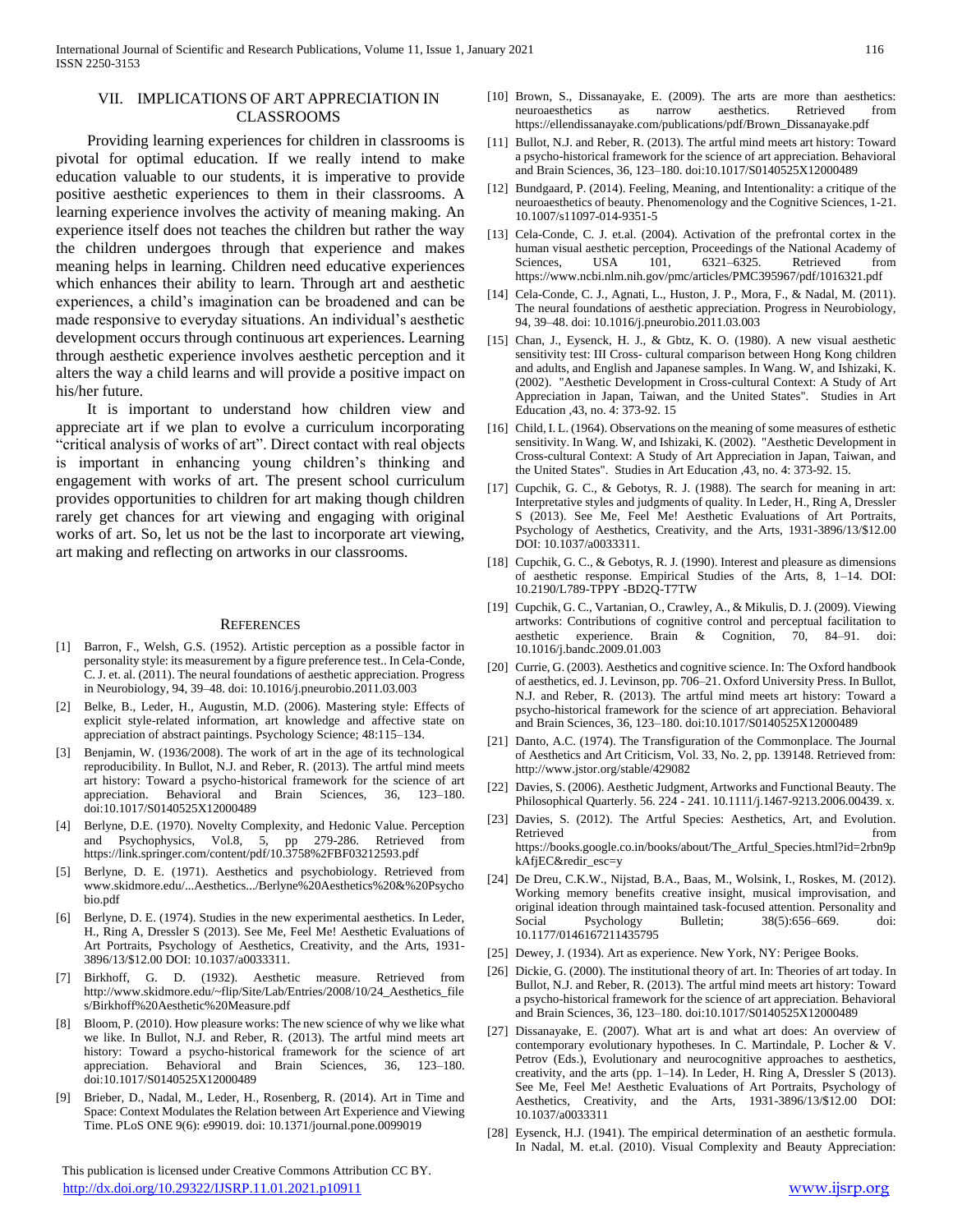Explaining the Divergence of Results. Empirical Studies of the Arts, Vol.28(2), 173-191. Doi: 10.2190/EM.28.2. d.

- [29] Eysenck, H.J. (1942). The experimental study of the 'Good Gestalt'-A new approach. In Nadal, M. et.al. (2010). Visual Complexity and Beauty Appreciation: Explaining the Divergence of Results. Empirical Studies of the Arts, Vol.28(2), 173-191. Doi: 10.2190/EM.28.2. d.
- [30] Fechner, G. T. (1876). Vorschule der Äesthetik [Elements of aesthetics]. Druck und Verlag von Breitkopf & Härtel. [arNJB, AC, WTF, PJS]. In Bullot, N.J. and Reber, R. (2013). The artful mind meets art history: Toward a psycho-historical framework for the science of art appreciation. Behavioral and Brain Sciences, 36, 123–180. doi:10.1017/S0140525X12000489
- [31] Gardner, H. (1981). Children's perception of works of art: A developmental portrait. In D. O'Hare, (Ed.). Psychology and the Arts, (pp. 123-147). In Wang. W, and Ishizaki, K. (2002). "Aesthetic Development in Cross-cultural Context: A Study of Art Appreciation in Japan, Taiwan, and the United States". Studies in Art Education ,43, no. 4: 373-92. 15
- [32] Gardner, H. (1993). Multiple intelligences: The theory in practice. New York, NY: Basic Books.
- [33] Gombrich, E. H. (2000). Concerning "The science of art": Commentary on Ramachandran and Hirstein. In Bullot, N.J. and Reber, R. (2013). The artful mind meets art history: Toward a psycho-historical framework for the science of art appreciation. Behavioral and Brain Sciences, 36, 123–180. doi:10.1017/S0140525X12000489
- [34] Hetland, L &Winner, E. (2010). The Arts and Academic Achievement: What the Evidence Shows, Arts Education Policy Review, 102:5, 3-6. doi: 10.1080/10632910109600008.
- [35] Iwai, K. (2002). The contribution of arts education to children's lives. Prospects, vol. XXXII, no. 4, December 2002.
- [36] Jacobson T, Hofel LA. (2002). Aesthetic judgments of novel graphic patterns: analyses of individual judgments. In Palmer, S.E., Karen B. Schloss, K.B., Sammartino, J. (2013). Visual Aesthetics and Human Preference, Annual Review of Psychology, 64:17.1–17.31, doi: 10.1146/annurev-psych-120710-100504.
- [37] Jakesch, M., & Leder, H. (2009). Finding meaning in art: Preferred levels of ambiguity in art appreciation. Quarterly Journal of Experimental Psychology, 62, 2105–2112. doi:10.1080/17470210903038974.
- [38] Kawabata, H., Zeki, S. (2004). Neural correlates of beauty. Journal of Neurophysiology, 91, 4, 1699– 1705. Retrieved from https://doi.org/10.1152/jn.00696.2003.
- [39] Kreitler, H.; Kreitler, S. (1972). The psychology of the arts. In Jakesch, M., & Leder, H. (2009). Finding meaning in art: Preferred levels of ambiguity in art appreciation. Quarterly Journal of Experimental Psychology, 62, 2105– 2112. doi:10.1080/17470210903038974.
- [40] Lachapelle, R., Murray, D., Neim, S. (2003). Aesthetic Understanding as Informed Experience: The Role of Knowledge in Our Art Viewing Experiences. The Journal of Aesthetic Education, Vol. 37, No. 3, pp. 78-98. Retrieved from http://www.jstor.org/stable/3527305.
- [41] Law, S.S.M. (2010). An Interdisciplinary Approach to Art Appreciation. New Horizons in Education, Vol.58, No.2. Retrieved from https://files.eric.ed.gov/fulltext/EJ966652.pdf.
- [42] Leder, H. (2003). Familiar and fluent! Style-related processing hypotheses in aesthetic appreciation. Empirical Studies of the Arts, 21, 165–175.
- [43] Leder, H., Belke, B., Oeberst, A., & Augustin, D. (2004). A model of aesthetic appreciation and aesthetic judgments. British Journal of Psychology, 95, 489–508. Retrieved from https://www.ncbi.nlm.nih.gov/pubmed/15527534
- [44] Leder, H., Carbon, C.C., Ripsas, A. (2006). Entitling arts: Influence of title information on understanding and appreciation of paintings. Acta Psychologica.; 121:176–198. doi: 10.1016/j.actpsy.2005.08.005
- [45] Leder, H.; Gerger, G.; Brieber, D. (2015). Aesthetic Appreciation: Convergence from Experimental Aesthetics and Physiology. doi: 10.1093/acprof: oso/9780199670000.003.0004.
- [46] Leder, H.; Ring A.; Dressler S (2013). See Me, Feel Me! Aesthetic Evaluations of Art Portraits, Psychology of Aesthetics, Creativity, and the Arts, 1931-3896/13/\$12.00 doi: 10.1037/a0033311.
- [47] Lin, S.F., & Thomas, G.V. (2002). Development of understanding of popular graphic art: A study of everyday aesthetics in children, adolescents and young adults. International Journal of Behavioural Development, 26(3), 278-287.
- [48] Lopes, D. M. (2002). Review of Inner vision: An exploration of art and the brain by Zeki, S. In Bullot, N.J. and Reber, R. (2013). The artful mind meets

 This publication is licensed under Creative Commons Attribution CC BY. <http://dx.doi.org/10.29322/IJSRP.11.01.2021.p10911> [www.ijsrp.org](http://ijsrp.org/)

art history: Toward a psycho-historical framework for the science of art appreciation. Behavioral and Brain Sciences, 36, 123–180. doi:10.1017/S0140525X12000489

- [49] Lowenfeld, V. (1964). Creative and Mental Growth. Retrieved from https://ia600706.us.archive.org/28/items/creativementalgr00/creativemental gr00.pdf
- [50] Luck, S.J., Vogel, E.K. (2013). Visual working memory capacity: from psychophysics and neurobiology to individual differences. Trends in Cognitive Sciences, 17(8):391–400. Retrieved from https://www.ncbi.nlm.nih.gov/pubmed/23850263
- [51] Martindale, C. (1990). The clockwork muse: The predictability of artistic change. In Bullot, N.J. and Reber, R. (2013). The artful mind meets art history: Toward a psycho-historical framework for the science of art appreciation. Behavioral and Brain Sciences, 36, 123–180. doi:10.1017/S0140525X12000489
- [52] Martindale, C., Moore, K., & West, A. (1988). Relationship of Preference Judgments to Typicality, Novelty, and Mere Exposure. In Palmer, S.E., Karen B. Schloss, K.B., Sammartino, J. (2013). Visual Aesthetics and Human Preference, Annual Review of Psychology, 64:17.1–17.31, doi: 10.1146/annurev-psych-120710-100504.
- [53] McManus, I.C., Jones, A.L., Cottrell, J. (1981). The aesthetics of colour. In Palmer, S.E., Karen B. Schloss, K.B., Sammartino, J. (2013). Visual Aesthetics and Human Preference, Annual Review of Psychology, 64:17.1– 17.31, doi: 10.1146/annurev-psych-120710-100504.
- [54] Millis K. (2001). Making meaning brings pleasure: The influence of titles on aesthetic experiences. In Jakesch, M., & Leder, H. (2009). Finding meaning in art: Preferred levels of ambiguity in art appreciation. Quarterly Journal of Experimental Psychology, 62, 2105–2112. doi:10.1080/17470210903038974.
- [55] Moxey, K. (1996). Animating aesthetics: response to the Visual Culture Questionnaire. In Tozer, S., Gallegos, B.P., Henry, A., Greiner, M.B., Price, P.G. (Eds). Handbook of Research in the Social Foundations of Education (pp. 56-59). Routledge.
- [56] Munro, T.H. (1941). Powers of art appreciation and evaluation. In G.M. Whipple (Ed)., The Fortieth Yearbook of the National Society for the Study of Education: Art in American life and education. Bloomington, IL: Public School Pub.323-363. In Seabolt, B.O. (2001). Defining Art Appreciation. Art Education, Vol. 54, No. 4, pp. 44-49.
- [57] Munsinger, H., Kessen, W. (1964). Uncertainty, structure, and preference. In Cela-Conde, C. J., Agnati, L., Huston, J. P., Mora, F., & Nadal, M. (2011). The neural foundations of aesthetic appreciation. Progress in Neurobiology, 94, 39–48. doi: 10.1016/j.pneurobio.2011.03.003
- [58] Osborne, H. (1970). The art of appreciation. Retrieved from https://books.google.co.in/books/about/The\_art\_of\_appreciation.html?id=N nIYAAAAYAAJ&redir\_esc=y
- [59] Osborne, H. (Ed.) (1968). Aesthetics in the Modern World. New York; Weybright & Talley. In Du Terroil & Anna, M. (1975). The Aesthetic Experience: An Historical Review and Behavioural Hierarchy. University of Texas, San Antonio. https://files.eric.ed.gov/fulltext/ED129657.pdf
- [60] Parsons, M. J. (1987). Talk about a Painting: A Cognitive Developmental Analysis. The Journal of Aesthetic Education, Vol. 21, No. 1, pp. 37-55. Retrieved from http://www.jstor.org/stable/3332812
- [61] Ramachandran, V. S. (2001). Sharpening up 'The science of art.' Journal of Consciousness Studies, 8(1): 9–29. Retrieved from https://pdfs.semanticscholar.org/2c60/58ee51b682b3f15d1dde01c9a1487ea 2c175.
- [62] Read, H. (1943). Education through Art. Faber and Faber. London.
- [63] Read, H. (1968). The Meaning of Art. Faber & Faber. London.
- [64] Reber, R. (2012). Processing fluency, aesthetic pleasure, and culturally shared taste. In A. P. Shimamura & S. E. Palmer (Eds.), Aesthetic science: Connecting minds, brains, and experience (pp. 223-249). In Palmer, S.E., Schloss, K.B., Sammartino, J. (2013). Visual Aesthetics and Human Preference, Annual Review of Psychology, 64:17.1–17.31, doi: 10.1146/annurev-psych-120710-100504
- [65] Reber, R., Schwarz, N., Winkielman, P. (2004). Processing fluency and aesthetic pleasure: is beauty in the perceiver's processing experience? Personality and social psychology review, 8(4):364–82. Retrieved from https://www.ncbi.nlm.nih.gov/pubmed/15582859
- [66] Reber, Rolf & Winkielman, Piotr & Schwarz, Norbert. (1998). Effects of Perceptual Fluency on Affective Judgments. Psychological Science. 9. 45. 10.1111/1467-9280.00008.